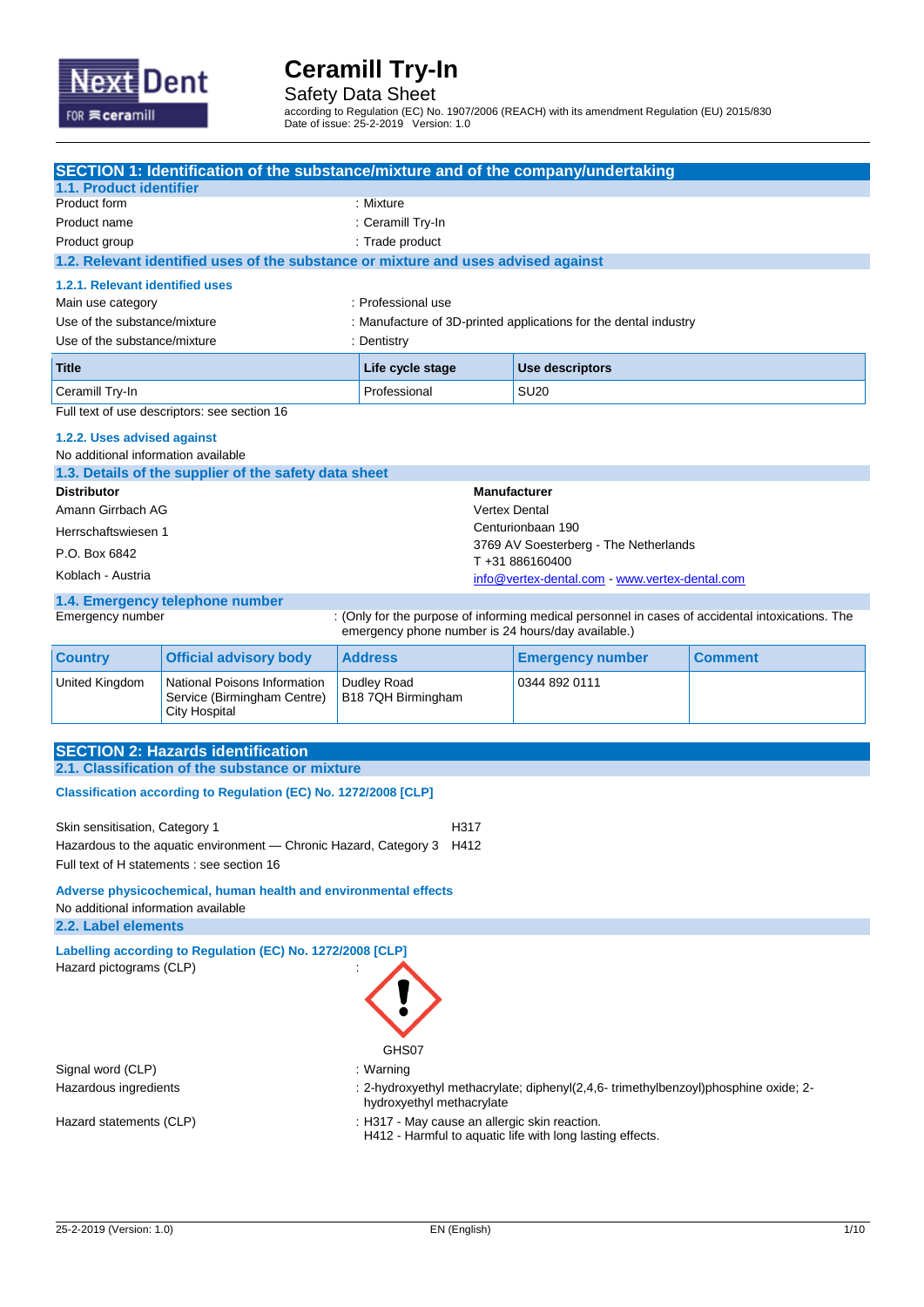## Safety Data Sheet

according to Regulation (EC) No. 1907/2006 (REACH) with its amendment Regulation (EU) 2015/830

- Precautionary statements (CLP) : P280 Wear protective gloves. P333+P313 - If skin irritation or rash occurs: Get medical advice/attention.
	-
	- P363 Wash contaminated clothing before reuse.
	- P273 Avoid release to the environment.
	- P501 Dispose of contents/container to an approved waste disposal plant.

#### **2.3. Other hazards**

#### No additional information available

#### **SECTION 3: Composition/information on ingredients**

**3.1. Substances**

#### Not applicable

**3.2. Mixture** 

| <b>Name</b>                                                                                        | <b>Product identifier</b>                                                                                | $%$ w/w<br>$(\%$ w/w) | <b>Classification according to</b><br><b>Regulation (EC) No.</b><br>1272/2008 [CLP] |
|----------------------------------------------------------------------------------------------------|----------------------------------------------------------------------------------------------------------|-----------------------|-------------------------------------------------------------------------------------|
| Ethoxylated bisphenol A dimethacrylate                                                             | (CAS-No.) 41637-38-1<br>(EC-No.) 609-946-4                                                               | $>= 75$               | Aquatic Chronic 4, H413                                                             |
| 7,7,9(or 7,9,9)-trimethyl-4,13-dioxo-3,14-dioxa-5,12-<br>diazahexadecane-1,16-diyl bismethacrylate | (CAS-No.) 72869-86-4<br>(EC-No.) 276-957-5<br>(REACH-no) 01-2120751202-68                                | $10 - 20$             | Skin Sens. 1B, H317<br>Aquatic Chronic 2, H411                                      |
| 2-hydroxyethyl methacrylate<br>(Note D)                                                            | (CAS-No.) 868-77-9<br>(EC-No.) 212-782-2<br>(EC Index-No.) 607-124-00-X<br>(REACH-no) 01-2119490169-29   | $5 - 10$              | Eye Irrit. 2, H319<br>Skin Sens. 1, H317                                            |
| Silicon dioxide<br>substance with national workplace exposure limit(s)<br>(GB)                     | (CAS-No.) 7631-86-9<br>(EC-No.) 231-545-4<br>(REACH-no) 01-2119379499-16                                 | $5 - 10$              | Not classified                                                                      |
| diphenyl(2,4,6-trimethylbenzoyl)phosphine oxide                                                    | (CAS-No.) 75980-60-8<br>(EC-No.) 278-355-8<br>(EC Index-No.) 015-203-00-X<br>(REACH-no) 01-2119972295-29 | $1 - 5$               | Skin Sens. 1B, H317<br>Repr. 2, H361f<br>Aquatic Chronic 2, H411                    |

Note D : Certain substances which are susceptible to spontaneous polymerisation or decomposition are generally placed on the market in a stabilised form. It is in this form that they are listed in Part 3.

However, such substances are sometimes placed on the market in a non-stabilised form. In this case, the supplier must state on the label the name of the substance followed by the words "non-stabilised".

Full text of H-statements: see section 16

| <b>SECTION 4: First aid measures</b>                             |                                                                                                                                                                                                                                   |
|------------------------------------------------------------------|-----------------------------------------------------------------------------------------------------------------------------------------------------------------------------------------------------------------------------------|
| 4.1. Description of first aid measures                           |                                                                                                                                                                                                                                   |
| First-aid measures general                                       | : Never give anything by mouth to an unconscious person. If you feel unwell, seek medical<br>advice (show the label where possible).                                                                                              |
| First-aid measures after inhalation                              | : Assure fresh air breathing. Allow the victim to rest.                                                                                                                                                                           |
| First-aid measures after skin contact                            | : Remove affected clothing and wash all exposed skin area with mild soap and water,<br>followed by warm water rinse. If skin irritation or rash occurs: Get medical advice/attention.<br>Wash contaminated clothing before reuse. |
| First-aid measures after eye contact                             | : Rinse cautiously with water for several minutes. Remove contact lenses, if present and<br>easy to do. Continue rinsing. If eye irritation persists: Get medical advice/attention.                                               |
| First-aid measures after ingestion                               | : Rinse mouth. Do NOT induce vomiting. Obtain emergency medical attention.                                                                                                                                                        |
| 4.2. Most important symptoms and effects, both acute and delayed |                                                                                                                                                                                                                                   |
| No additional information available                              |                                                                                                                                                                                                                                   |
|                                                                  |                                                                                                                                                                                                                                   |

**4.3. Indication of any immediate medical attention and special treatment needed** No additional information available

| <b>SECTION 5: Firefighting measures</b>                    |                                                                                                                                                                          |
|------------------------------------------------------------|--------------------------------------------------------------------------------------------------------------------------------------------------------------------------|
| 5.1. Extinguishing media                                   |                                                                                                                                                                          |
| Suitable extinguishing media                               | : Foam. Dry powder. Carbon dioxide. Water spray. Sand.                                                                                                                   |
| Unsuitable extinguishing media                             | : Do not use a heavy water stream.                                                                                                                                       |
| 5.2. Special hazards arising from the substance or mixture |                                                                                                                                                                          |
| No additional information available                        |                                                                                                                                                                          |
| 5.3. Advice for firefighters                               |                                                                                                                                                                          |
| Firefighting instructions                                  | : Use water spray or fog for cooling exposed containers. Exercise caution when fighting any<br>chemical fire. Prevent fire fighting water from entering the environment. |
| Protection during firefighting                             | : Do not enter fire area without proper protective equipment, including respiratory protection.                                                                          |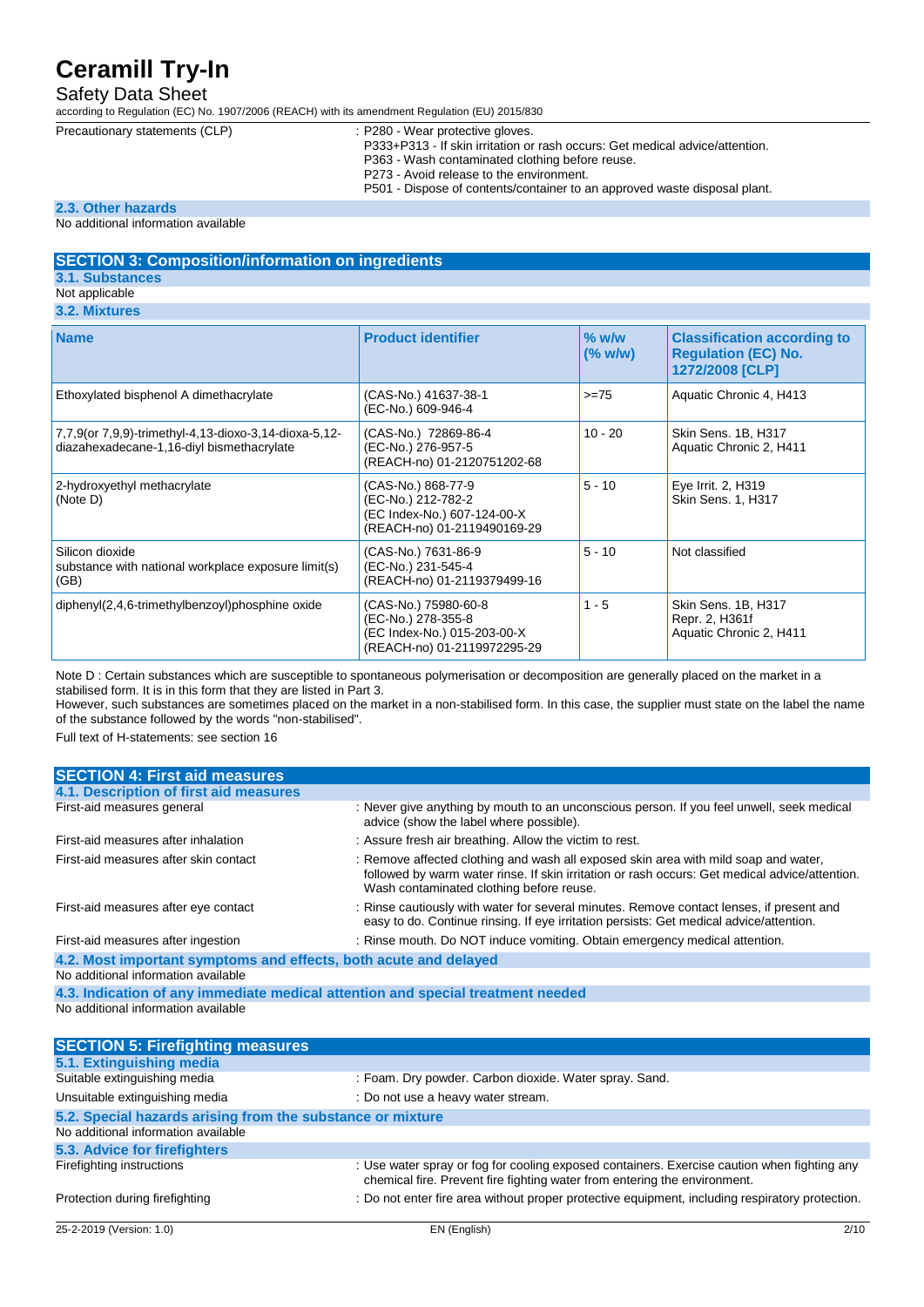## Safety Data Sheet

according to Regulation (EC) No. 1907/2006 (REACH) with its amendment Regulation (EU) 2015/830

|                                                           | according to Regulation (EQ) NO. 1907/2000 (REAGH) With its amendment Regulation (EQ) 2019/030                                                                                                         |
|-----------------------------------------------------------|--------------------------------------------------------------------------------------------------------------------------------------------------------------------------------------------------------|
| <b>SECTION 6: Accidental release measures</b>             |                                                                                                                                                                                                        |
|                                                           | 6.1. Personal precautions, protective equipment and emergency procedures                                                                                                                               |
| 6.1.1. For non-emergency personnel                        |                                                                                                                                                                                                        |
| Emergency procedures                                      | : Evacuate unnecessary personnel.                                                                                                                                                                      |
| 6.1.2. For emergency responders                           |                                                                                                                                                                                                        |
| No additional information available                       |                                                                                                                                                                                                        |
| <b>6.2. Environmental precautions</b>                     |                                                                                                                                                                                                        |
|                                                           | Prevent entry to sewers and public waters. Notify authorities if liquid enters sewers or public waters.                                                                                                |
| 6.3. Methods and material for containment and cleaning up |                                                                                                                                                                                                        |
| Methods for cleaning up                                   | : Soak up spills with inert solids, such as clay or diatomaceous earth as soon as possible.<br>Store away from other materials.                                                                        |
| 6.4. Reference to other sections                          |                                                                                                                                                                                                        |
|                                                           | Concerning personal protective equipment to use, see section 8. Concerning disposal elimination after cleaning, see section 13.                                                                        |
|                                                           |                                                                                                                                                                                                        |
| <b>SECTION 7: Handling and storage</b>                    |                                                                                                                                                                                                        |
| 7.1. Precautions for safe handling                        |                                                                                                                                                                                                        |
| Precautions for safe handling                             | : Wash hands and other exposed areas with mild soap and water before eating, drinking or<br>smoking and when leaving work. Provide good ventilation in process area to prevent<br>formation of vapour. |
| Hygiene measures                                          | : Wash hands thoroughly after handling. Contaminated work clothing should not be allowed                                                                                                               |

|                                                                   | out of the workplace. Wash contaminated clothing before reuse.                                                                                                                                                                                    |
|-------------------------------------------------------------------|---------------------------------------------------------------------------------------------------------------------------------------------------------------------------------------------------------------------------------------------------|
| 7.2. Conditions for safe storage, including any incompatibilities |                                                                                                                                                                                                                                                   |
| Storage conditions                                                | : Keep only in original container. Keep container closed when not in use. To avoid the risks<br>of fires, all contaminated materials should be stored in purpose-built containers or in metal<br>containers with tight-fitting self-closing lids. |
| Incompatible products                                             | : Strong bases. Strong acids.                                                                                                                                                                                                                     |
| Incompatible materials                                            | : Sources of ignition. Direct sunlight.                                                                                                                                                                                                           |
| 7.3. Specific end use(s)                                          |                                                                                                                                                                                                                                                   |

#### No additional information available

| <b>SECTION 8: Exposure controls/personal protection</b>      |                              |                                         |                                                                                       |  |
|--------------------------------------------------------------|------------------------------|-----------------------------------------|---------------------------------------------------------------------------------------|--|
| <b>8.1. Control parameters</b>                               |                              |                                         |                                                                                       |  |
| <b>Silicon dioxide (7631-86-9)</b>                           |                              |                                         |                                                                                       |  |
| Germany                                                      |                              | TRGS 910 Acceptable concentration notes |                                                                                       |  |
| United Kingdom                                               | WEL TWA (mg/m <sup>3</sup> ) |                                         | 6 mg/m <sup>3</sup> (inhalable aerosol)<br>2,4 mg/m <sup>3</sup> (respirable aerosol) |  |
| Ethoxylated bisphenol A dimethacrylate (41637-38-1)          |                              |                                         |                                                                                       |  |
| <b>DNEL/DMEL (Workers)</b>                                   |                              |                                         |                                                                                       |  |
| Long-term - systemic effects, dermal                         |                              | 2 mg/kg bodyweight/day                  |                                                                                       |  |
| Long-term - systemic effects, inhalation                     |                              | $3,52 \text{ mg/m}^3$                   |                                                                                       |  |
| <b>DNEL/DMEL (General population)</b>                        |                              |                                         |                                                                                       |  |
| Long-term - systemic effects, oral                           |                              | 0,5 mg/kg bodyweight/day                |                                                                                       |  |
| Long-term - systemic effects, inhalation                     |                              | $0,87 \text{ mg/m}^3$                   |                                                                                       |  |
| Long-term - systemic effects, dermal                         |                              | 1 mg/kg bodyweight/day                  |                                                                                       |  |
| diphenyl(2,4,6-trimethylbenzoyl)phosphine oxide (75980-60-8) |                              |                                         |                                                                                       |  |
| <b>DNEL/DMEL (Workers)</b>                                   |                              |                                         |                                                                                       |  |
| Long-term - systemic effects, dermal                         |                              | 1 mg/kg bodyweight/day                  |                                                                                       |  |
| Long-term - systemic effects, inhalation                     |                              | $3.5 \text{ mg/m}^3$                    |                                                                                       |  |
| <b>PNEC (Water)</b>                                          |                              |                                         |                                                                                       |  |
| PNEC aqua (freshwater)                                       |                              | 0,00353 mg/l                            |                                                                                       |  |
| PNEC aqua (marine water)                                     |                              | 0,000353 mg/l                           |                                                                                       |  |
| PNEC aqua (intermittent, freshwater)                         |                              | 0,0353 mg/l                             |                                                                                       |  |
| <b>PNEC (Sediment)</b>                                       |                              |                                         |                                                                                       |  |
| PNEC sediment (freshwater)                                   |                              | $0,29$ mg/kg bw                         |                                                                                       |  |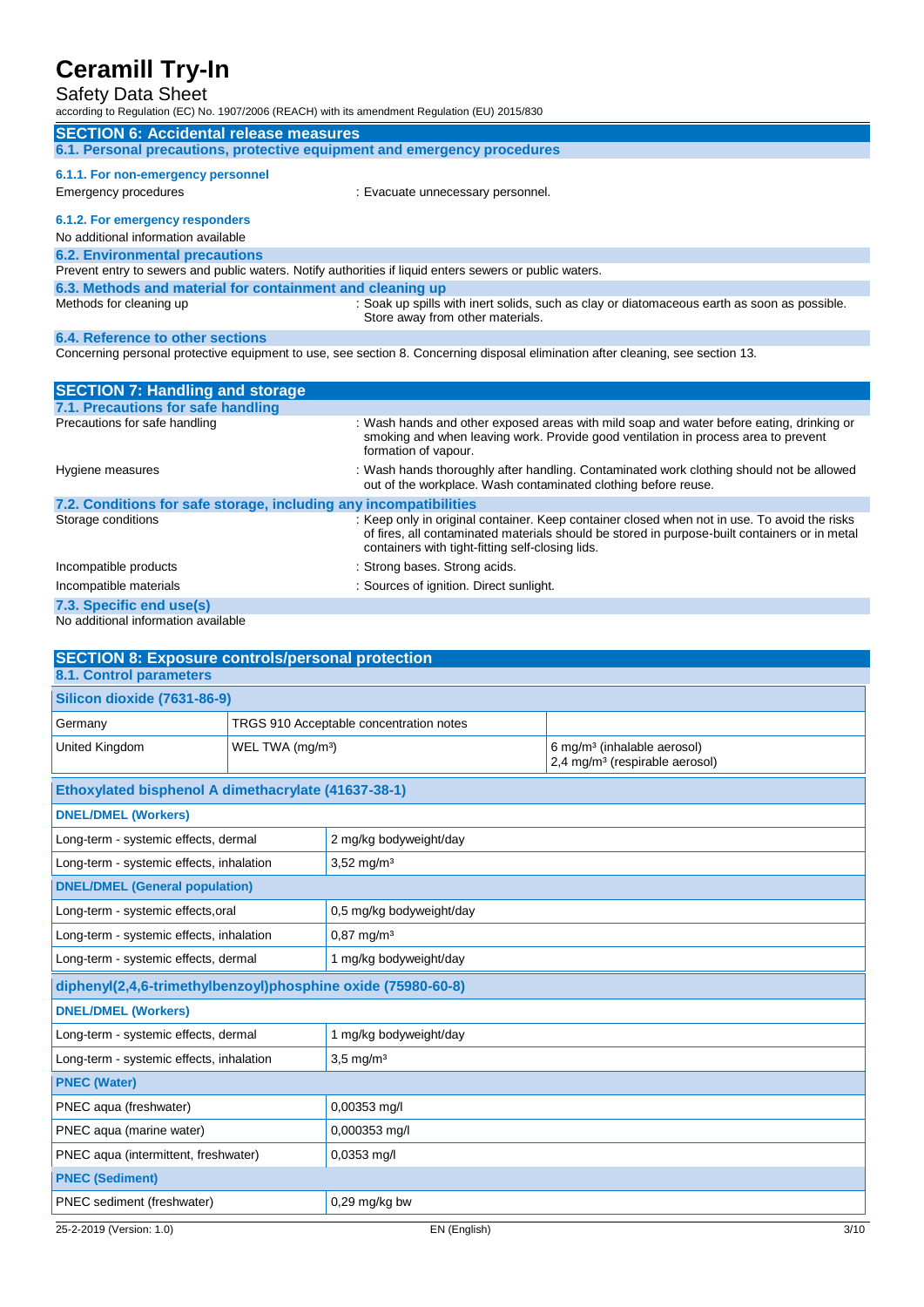## Safety Data Sheet

according to Regulation (EC) No. 1907/2006 (REACH) with its amendment Regulation (EU) 2015/830

| diphenyl(2,4,6-trimethylbenzoyl)phosphine oxide (75980-60-8) |                                                                                                             |  |  |
|--------------------------------------------------------------|-------------------------------------------------------------------------------------------------------------|--|--|
| PNEC sediment (marine water)                                 | 0,029 mg/kg bw                                                                                              |  |  |
| <b>PNEC (Soil)</b>                                           |                                                                                                             |  |  |
| PNEC soil                                                    | 0,0557 mg/kg bw                                                                                             |  |  |
| 2-hydroxyethyl methacrylate (868-77-9)                       |                                                                                                             |  |  |
| <b>DNEL/DMEL (Workers)</b>                                   |                                                                                                             |  |  |
| Long-term - systemic effects, dermal                         | 1,3 mg/kg bodyweight/day                                                                                    |  |  |
| Long-term - systemic effects, inhalation                     | $4,9$ mg/m $3$                                                                                              |  |  |
| <b>DNEL/DMEL (General population)</b>                        |                                                                                                             |  |  |
| Long-term - systemic effects, oral                           | 0,83 mg/kg bodyweight/day                                                                                   |  |  |
| Long-term - systemic effects, inhalation                     | $2,9$ mg/m <sup>3</sup>                                                                                     |  |  |
| Long-term - systemic effects, dermal                         | 0,83 mg/kg bodyweight/day                                                                                   |  |  |
| <b>PNEC (Water)</b>                                          |                                                                                                             |  |  |
| PNEC aqua (freshwater)                                       | 0,48 mg/l                                                                                                   |  |  |
| PNEC aqua (marine water)                                     | 0,48 mg/l                                                                                                   |  |  |
| PNEC aqua (intermittent, freshwater)                         | $1$ mg/l                                                                                                    |  |  |
| PNEC aqua (intermittent, marine water)                       | $1$ mg/l                                                                                                    |  |  |
| <b>PNEC (Sediment)</b>                                       |                                                                                                             |  |  |
| PNEC sediment (freshwater)                                   | 3,79 mg/kg bw                                                                                               |  |  |
| PNEC sediment (marine water)                                 | 3,79 mg/kg bw                                                                                               |  |  |
| <b>PNEC (Soil)</b>                                           |                                                                                                             |  |  |
| PNEC soil                                                    | $0,47$ mg/kg bw                                                                                             |  |  |
| <b>PNEC (STP)</b>                                            |                                                                                                             |  |  |
| PNEC sewage treatment plant                                  | 10 mg/l                                                                                                     |  |  |
| Titanium dioxide (13463-67-7)                                |                                                                                                             |  |  |
| <b>DNEL/DMEL (Workers)</b>                                   |                                                                                                             |  |  |
| Long-term - local effects, inhalation                        | $10$ mg/m <sup>3</sup>                                                                                      |  |  |
| <b>DNEL/DMEL (General population)</b>                        |                                                                                                             |  |  |
| Long-term - systemic effects, oral                           | 700 mg/kg bodyweight/day                                                                                    |  |  |
| <b>PNEC (Water)</b>                                          |                                                                                                             |  |  |
| PNEC aqua (freshwater)                                       | 0,000184 mg/l                                                                                               |  |  |
| PNEC aqua (marine water)                                     | 0,0184 mg/l                                                                                                 |  |  |
| PNEC aqua (intermittent, freshwater)                         | 0,193 mg/l                                                                                                  |  |  |
| <b>PNEC (Sediment)</b>                                       |                                                                                                             |  |  |
| PNEC sediment (freshwater)                                   | 1000 mg/kg bw                                                                                               |  |  |
| PNEC sediment (marine water)                                 | 100 mg/kg bw                                                                                                |  |  |
| <b>PNEC (Soil)</b>                                           |                                                                                                             |  |  |
| PNEC soil                                                    | 100 mg/kg bw                                                                                                |  |  |
| <b>PNEC (STP)</b>                                            |                                                                                                             |  |  |
| PNEC sewage treatment plant                                  | 100 mg/l                                                                                                    |  |  |
|                                                              | 7,7,9(or 7,9,9)-trimethyl-4,13-dioxo-3,14-dioxa-5,12-diazahexadecane-1,16-diyl bismethacrylate (72869-86-4) |  |  |
| <b>DNEL/DMEL (Workers)</b>                                   |                                                                                                             |  |  |
| Long-term - systemic effects, dermal                         | 1,3 mg/kg bodyweight/day                                                                                    |  |  |
| Long-term - systemic effects, inhalation                     | $3,3$ mg/m <sup>3</sup>                                                                                     |  |  |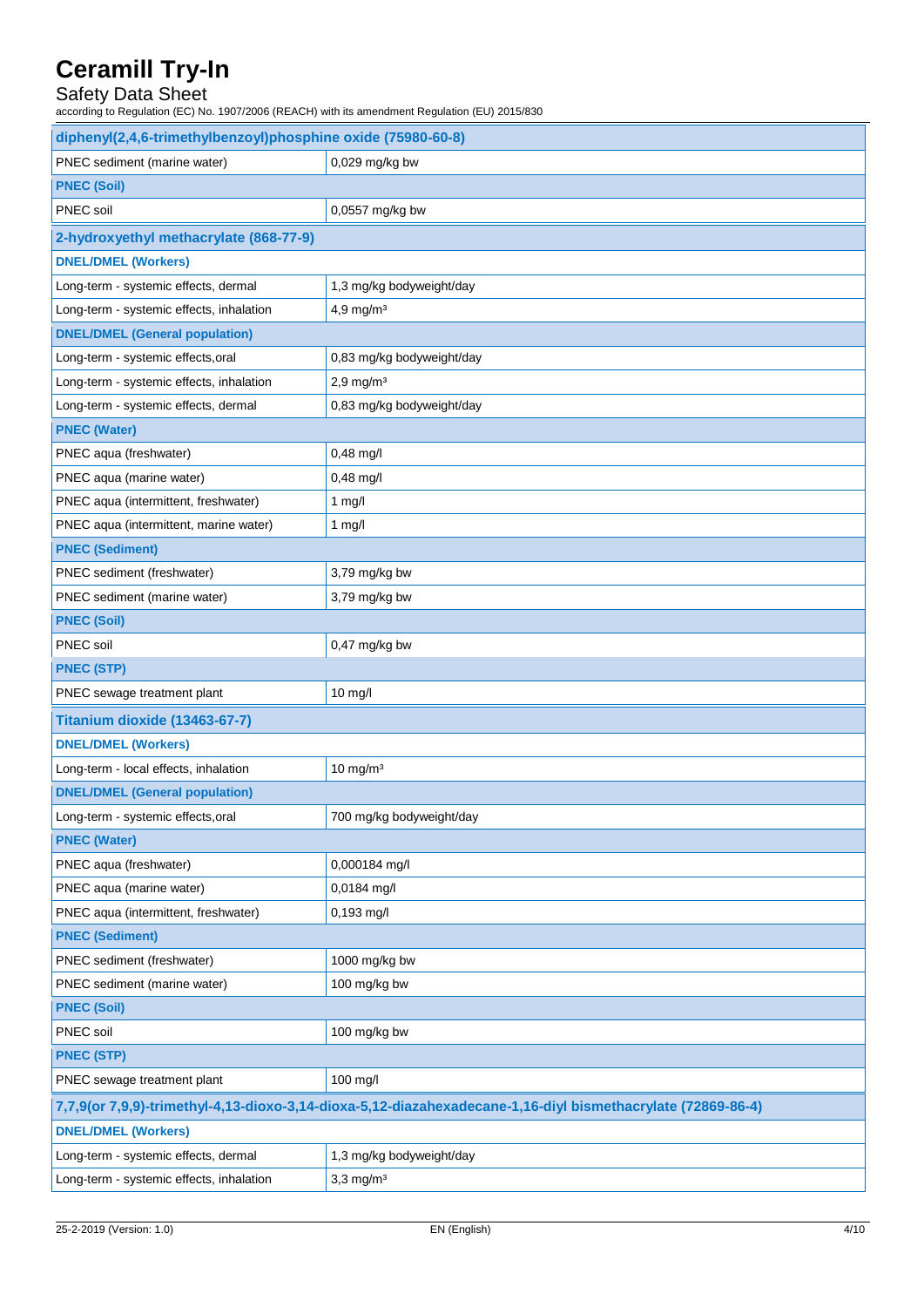## Safety Data Sheet

according to Regulation (EC) No. 1907/2006 (REACH) with its amendment Regulation (EU) 2015/830

| 7,7,9(or 7,9,9)-trimethyl-4,13-dioxo-3,14-dioxa-5,12-diazahexadecane-1,16-diyl bismethacrylate (72869-86-4) |                          |  |
|-------------------------------------------------------------------------------------------------------------|--------------------------|--|
| <b>DNEL/DMEL (General population)</b>                                                                       |                          |  |
| Long-term - systemic effects, oral                                                                          | 0,3 mg/kg bodyweight/day |  |
| Long-term - systemic effects, inhalation                                                                    | $0,6$ mg/m <sup>3</sup>  |  |
| Long-term - systemic effects, dermal                                                                        | 0,7 mg/kg bodyweight/day |  |
| <b>PNEC (Water)</b>                                                                                         |                          |  |
| PNEC aqua (freshwater)                                                                                      | $0,01$ mg/l              |  |
| PNEC aqua (marine water)                                                                                    | 0,001 mg/l               |  |
| PNEC aqua (intermittent, freshwater)                                                                        | $0,1$ mg/l               |  |
| PNEC aqua (intermittent, marine water)                                                                      | $0,1$ mg/l               |  |
| <b>PNEC (Sediment)</b>                                                                                      |                          |  |
| PNEC sediment (freshwater)                                                                                  | $4,56$ mg/kg bw          |  |
| PNEC sediment (marine water)                                                                                | $0,46$ mg/kg bw          |  |
| <b>PNEC (Soil)</b>                                                                                          |                          |  |
| PNEC soil                                                                                                   | 0,91 mg/kg bw            |  |
| <b>PNEC (STP)</b>                                                                                           |                          |  |
| PNEC sewage treatment plant                                                                                 | 3,61 mg/l                |  |
| 8.2. Exposure controls                                                                                      |                          |  |

#### **Hand protection:**

Wear suitable gloves resistant to chemical penetration. The protective gloves to be used must comply with the specifications of the regulation 2016/425 and the resultant standard EN 374. penetration time (maximum wearing period): > 480 m. Suitable material: Nitrile rubber, Chloroprene rubber, Polyvinylchloride (PVC). Layer thickness : 0,4 mm - 0,5 mm - 0,7 mm

#### **Eye protection:**

Wear eye glasses with side protection according to EN 166.

#### **Skin and body protection:**

Wear suitable protective clothing

#### **Respiratory protection:**

No personal breathing protective equipment is normally required. In case of inadequate ventilation wear respiratory protection. particle filter device (DIN EN 143)

#### **Personal protective equipment symbol(s):**



#### **Environmental exposure controls:**

Use appropriate container to avoid environmental contamination.

#### **Other information:**

Do not eat, drink or smoke when using this product. Avoid contact with skin and eyes.

| 25-2-2019 (Version: 1.0)                                   | EN (English)        | 5/10 |
|------------------------------------------------------------|---------------------|------|
| Boiling point                                              | : No data available |      |
| Freezing point                                             | : No data available |      |
| Melting point                                              | : No data available |      |
| Relative evaporation rate (butylacetate=1)                 | : No data available |      |
| рH                                                         | : No data available |      |
| Odour threshold                                            | : No data available |      |
| Odour                                                      | : characteristic.   |      |
| Colour                                                     | $:$ tooth.          |      |
| Physical state                                             | : Liquid            |      |
| 9.1. Information on basic physical and chemical properties |                     |      |
| <b>SECTION 9: Physical and chemical properties</b>         |                     |      |
|                                                            |                     |      |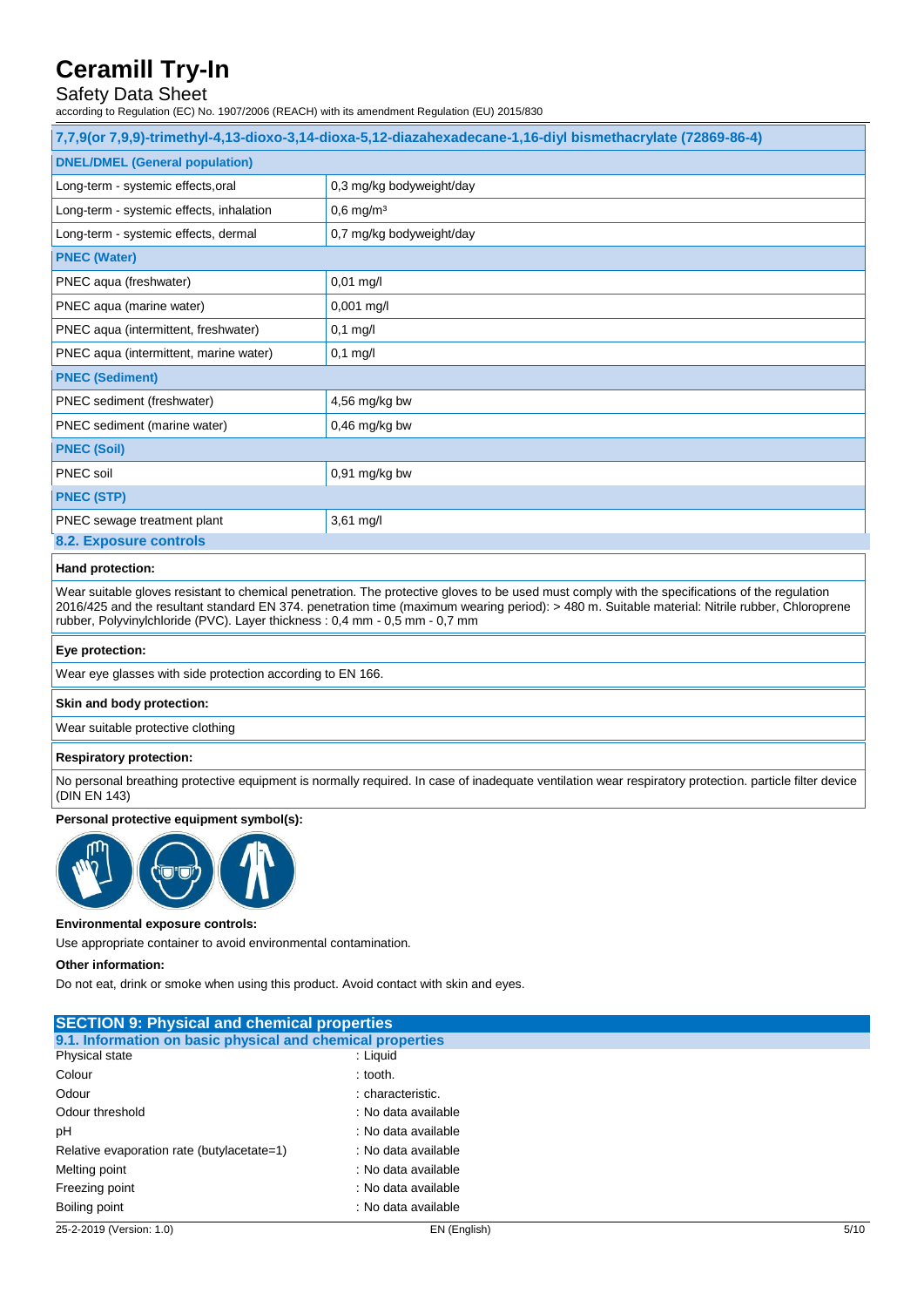## Safety Data Sheet

according to Regulation (EC) No. 1907/2006 (REACH) with its amendment Regulation (EU) 2015/830

| Flash point                      | : No data available      |  |
|----------------------------------|--------------------------|--|
| Auto-ignition temperature        | : No data available      |  |
| Decomposition temperature        | : > 400 °C               |  |
| Flammability (solid, gas)        | : No data available      |  |
| Vapour pressure                  | : No data available      |  |
| Relative vapour density at 20 °C | : No data available      |  |
| Relative density                 | : No data available      |  |
| Density                          | : 1,26 g/cm <sup>3</sup> |  |
| Solubility                       | : No data available      |  |
| Log Pow                          | : No data available      |  |
| Viscosity, kinematic             | : No data available      |  |
| Viscosity, dynamic               | : No data available      |  |
| Explosive properties             | : No data available      |  |
| Oxidising properties             | : No data available      |  |
| <b>Explosive limits</b>          | : No data available      |  |
| 9.2. Other information           |                          |  |
| VOC content                      | :0%                      |  |

| <b>SECTION 10: Stability and reactivity</b>          |
|------------------------------------------------------|
| <b>10.1. Reactivity</b>                              |
| No additional information available                  |
| <b>10.2. Chemical stability</b>                      |
| Not established.                                     |
| 10.3. Possibility of hazardous reactions             |
| Not established.                                     |
| 10.4. Conditions to avoid                            |
| Direct sunlight. Extremely high or low temperatures. |
| 10.5. Incompatible materials                         |
| No additional information available                  |
| 10.6. Hazardous decomposition products               |
| No additional information available                  |

| <b>SECTION 11: Toxicological information</b>        |                  |  |
|-----------------------------------------------------|------------------|--|
| 11.1. Information on toxicological effects          |                  |  |
| Acute toxicity (oral)                               | : Not classified |  |
| Acute toxicity (dermal)                             | : Not classified |  |
| Acute toxicity (inhalation)                         | : Not classified |  |
| Ethoxylated bisphenol A dimethacrylate (41637-38-1) |                  |  |
| LD50 oral rat                                       | 2000 mg/kg       |  |
| LD50 dermal rat                                     | 2000 mg/kg       |  |

| diphenyl(2,4,6-trimethylbenzoyl)phosphine oxide (75980-60-8) |            |
|--------------------------------------------------------------|------------|
| LD50 oral rat                                                | 5000 mg/kg |
| LD50 dermal rat                                              | 2000 mg/kg |

| 2-hydroxyethyl methacrylate (868-77-9) |                    |
|----------------------------------------|--------------------|
| LD50 oral rat                          | 5564 mg/kg         |
| LD50 dermal rabbit                     | $\vert$ 5000 mg/kg |

| Silicon dioxide (7631-86-9) |                      |
|-----------------------------|----------------------|
| LD50 oral rat               | $\vert$ > 5000 mg/kg |
| LD50 dermal rat             | $>$ 2000 mg/kg       |
| LC50 inhalation rat (mg/l)  | $\vert$ > 5 mg/l/4h  |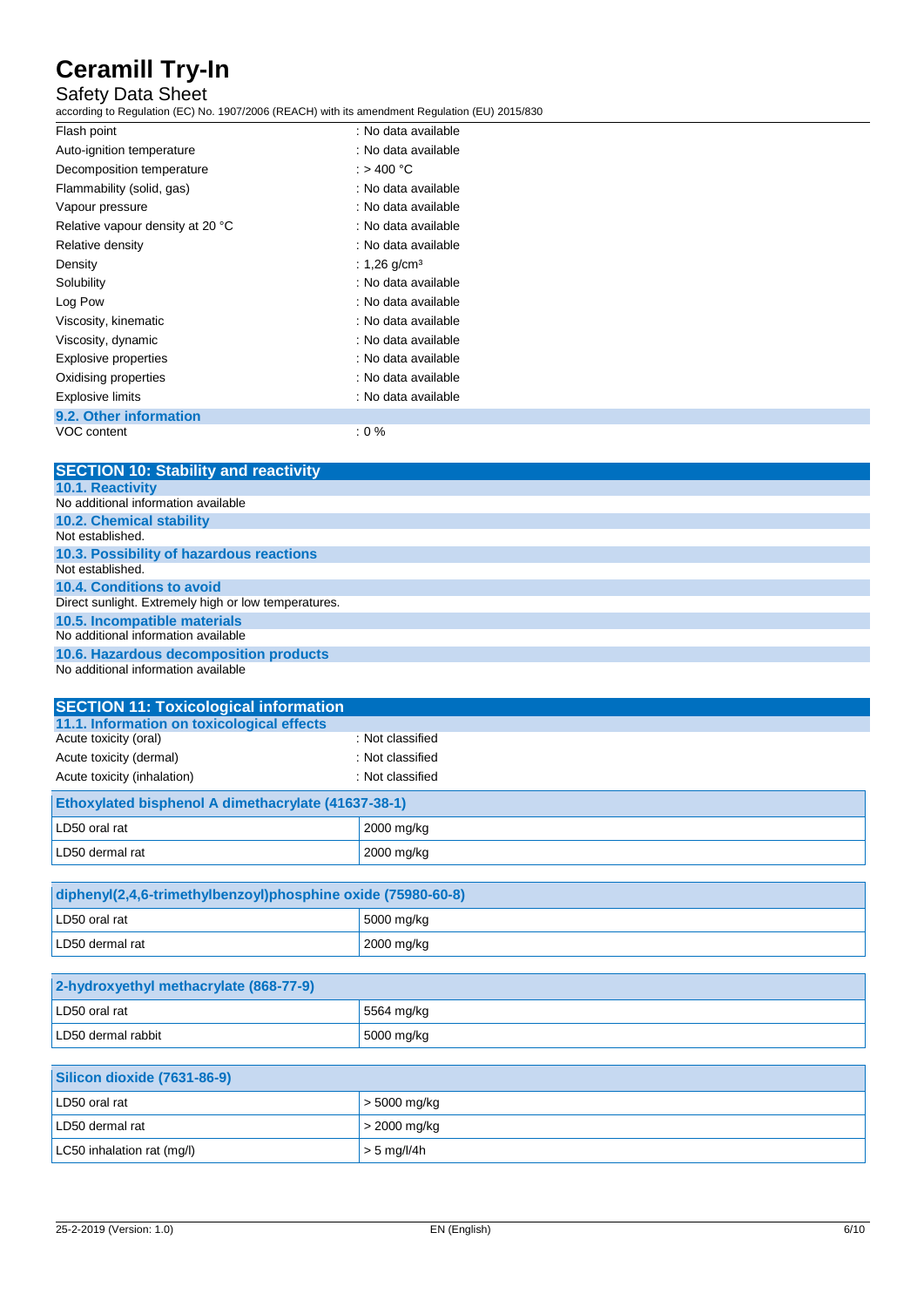## Safety Data Sheet

according to Regulation (EC) No. 1907/2006 (REACH) with its amendment Regulation (EU) 2015/830

Aspiration hazard is a set of the set of the set of the set of the set of the set of the set of the set of the set of the set of the set of the set of the set of the set of the set of the set of the set of the set of the s

| 7,7,9(or 7,9,9)-trimethyl-4,13-dioxo-3,14-dioxa-5,12-diazahexadecane-1,16-diyl bismethacrylate (72869-86-4) 7, |                                        |  |
|----------------------------------------------------------------------------------------------------------------|----------------------------------------|--|
| LD50 oral rat                                                                                                  | 5000 mg/kg                             |  |
| LD50 dermal rat                                                                                                | 2000 mg/kg                             |  |
| Skin corrosion/irritation                                                                                      | : Not classified                       |  |
| Serious eye damage/irritation                                                                                  | : Not classified                       |  |
| Respiratory or skin sensitisation                                                                              | : May cause an allergic skin reaction. |  |
| Germ cell mutagenicity                                                                                         | : Not classified                       |  |
| Carcinogenicity                                                                                                | : Not classified                       |  |
| Reproductive toxicity                                                                                          | : Not classified                       |  |
| STOT-single exposure                                                                                           | : Not classified                       |  |
| STOT-repeated exposure                                                                                         | : Not classified                       |  |
| Ethoxylated bisphenol A dimethacrylate (41637-38-1)                                                            |                                        |  |
| NOAEL (oral, rat, 90 days)                                                                                     | 300 mg/kg bodyweight/day               |  |

| diphenyl(2,4,6-trimethylbenzoyl)phosphine oxide (75980-60-8) |                                |
|--------------------------------------------------------------|--------------------------------|
| LOAEL (oral, rat, 90 days)                                   | 250 - 300 mg/kg bodyweight/day |
| NOAEL (oral, rat, 90 days)                                   | 50 - 100 mg/kg bodyweight/day  |

| 2-hydroxyethyl methacrylate (868-77-9) |                                 |
|----------------------------------------|---------------------------------|
| NOAEL (oral, rat, 90 days)             | 100 - 1500 mg/kg bodyweight/day |
|                                        |                                 |

| 7,7,9(or 7,9,9)-trimethyl-4,13-dioxo-3,14-dioxa-5,12-diazahexadecane-1,16-diyl bismethacrylate (72869-86-4) |                                |  |
|-------------------------------------------------------------------------------------------------------------|--------------------------------|--|
| NOAEL (oral, rat, 90 days)                                                                                  | 100 - 300 mg/kg bodyweight/day |  |
|                                                                                                             |                                |  |

| <b>SECTION 12: Ecological information</b>           |                                                      |  |
|-----------------------------------------------------|------------------------------------------------------|--|
| 12.1. Toxicity                                      |                                                      |  |
| Ecology - general                                   | : Avoid release to the environment.                  |  |
| Acute aquatic toxicity                              | : Not classified                                     |  |
| Chronic aquatic toxicity                            | : Harmful to aquatic life with long lasting effects. |  |
| Ethoxylated bisphenol A dimethacrylate (41637-38-1) |                                                      |  |
| NOEC (chronic)                                      | 14,3 mg/l 28 d                                       |  |

| diphenyl(2,4,6-trimethylbenzoyl)phosphine oxide (75980-60-8) |                            |  |
|--------------------------------------------------------------|----------------------------|--|
| LC50 fishes                                                  | $6,53 \text{ ma/l}$ (48 h) |  |
| EC50 Daphnia                                                 | $3.53 \text{ mq/l}$        |  |
| EC50 72h algae $(1)$                                         | $2,01 \text{ mg/l}$        |  |

| 2-hydroxyethyl methacrylate (868-77-9) |                     |
|----------------------------------------|---------------------|
| LC50 fishes                            | $100 \text{ m}$ g/l |
| EC50 other aquatic organisms 1         | 380 mg/l 48h        |
| EC50 72h algae $(1)$                   | 345 - 836 mg/l      |
| NOEC chronic crustacea                 | 24,1 mg/l (21 d)    |

| 7,7,9(or 7,9,9)-trimethyl-4,13-dioxo-3,14-dioxa-5,12-diazahexadecane-1,16-diyl bismethacrylate (72869-86-4) 7, |                     |  |
|----------------------------------------------------------------------------------------------------------------|---------------------|--|
| LC50 fishes                                                                                                    | $10,1 \text{ mg/l}$ |  |
| EC50 Daphnia                                                                                                   | $1,2 \text{ mq/l}$  |  |
| EC50 72h algae $(1)$                                                                                           | $0.68$ mg/l         |  |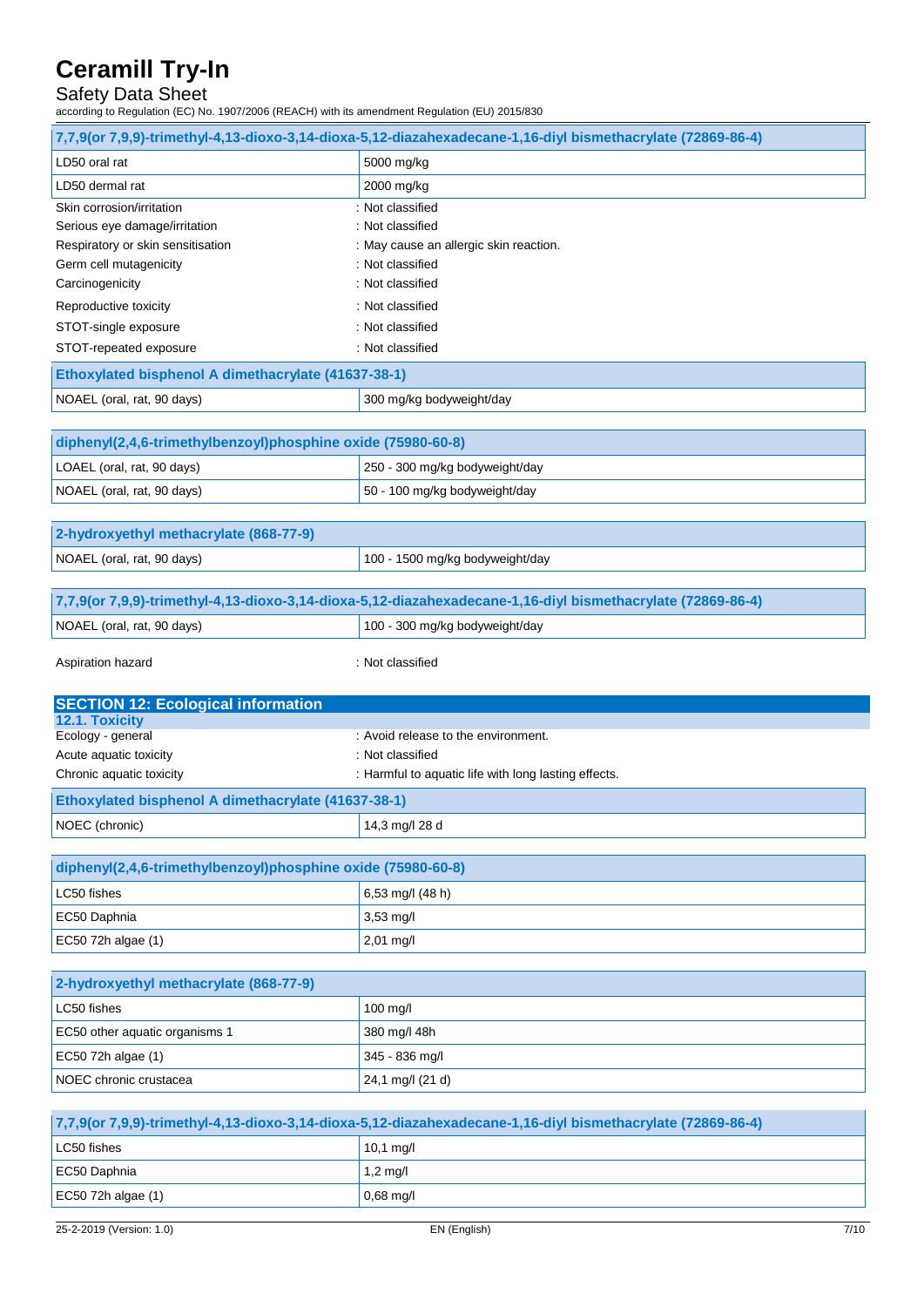### Safety Data Sheet

according to Regulation (EC) No. 1907/2006 (REACH) with its amendment Regulation (EU) 2015/830

| 12.2. Persistence and degradability                          |  |  |
|--------------------------------------------------------------|--|--|
| No additional information available                          |  |  |
| 12.3. Bioaccumulative potential                              |  |  |
| <b>Ethoxylated bisphenol A dimethacrylate (41637-38-1)</b>   |  |  |
| $3,43 - 5,62$ @ pH 6.44<br>Log Pow                           |  |  |
|                                                              |  |  |
| diphenyl(2,4,6-trimethylbenzoyl)phosphine oxide (75980-60-8) |  |  |

| $\frac{1}{2}$ alphany $\frac{1}{2}$ is a model joy of $\frac{1}{2}$ in the spins operator of $\frac{1}{2}$ occurs of $\frac{1}{2}$ |                                 |  |
|------------------------------------------------------------------------------------------------------------------------------------|---------------------------------|--|
| Log Pow                                                                                                                            | $3,1 - 3,87$ @ 23 °C and pH 6.4 |  |
|                                                                                                                                    |                                 |  |

| 2-hydroxyethyl methacrylate (868-77-9) |                                  |
|----------------------------------------|----------------------------------|
| Log Pow                                | $0,42 \& 25$ °C and pH 5.9 - 6.1 |
|                                        |                                  |

| 7,7,9(or 7,9,9)-trimethyl-4,13-dioxo-3,14-dioxa-5,12-diazahexadecane-1,16-diyl bismethacrylate (72869-86-4) |                                     |  |
|-------------------------------------------------------------------------------------------------------------|-------------------------------------|--|
| Log Pow                                                                                                     | $3 - 3.39 \ @ 20 °C$ and pH 7       |  |
| 12.4. Mobility in soil                                                                                      |                                     |  |
| No additional information available                                                                         |                                     |  |
| 12.5. Results of PBT and vPvB assessment                                                                    |                                     |  |
| No additional information available                                                                         |                                     |  |
| 12.6. Other adverse effects                                                                                 |                                     |  |
| Additional information                                                                                      | : Avoid release to the environment. |  |

| <b>SECTION 13: Disposal considerations</b> |                                                            |
|--------------------------------------------|------------------------------------------------------------|
| 13.1. Waste treatment methods              |                                                            |
| Regional legislation (waste)               | : Disposal must be done according to official regulations. |
| Product/Packaging disposal recommendations | : Can be dumped in according to local regulations.         |
| Ecology - waste materials                  | : Avoid release to the environment.                        |

## **SECTION 14: Transport information**

| In accordance with ADR / RID / IMDG / IATA / ADN |                |                |                |                |
|--------------------------------------------------|----------------|----------------|----------------|----------------|
| <b>ADR</b>                                       | <b>IMDG</b>    | <b>IATA</b>    | <b>ADN</b>     | <b>RID</b>     |
| 14.1. UN number                                  |                |                |                |                |
| Not applicable                                   | Not applicable | Not applicable | Not applicable | Not applicable |
| 14.2. UN proper shipping name                    |                |                |                |                |
| Not applicable                                   | Not applicable | Not applicable | Not applicable | Not applicable |
| 14.3. Transport hazard class(es)                 |                |                |                |                |
| Not applicable                                   | Not applicable | Not applicable | Not applicable | Not applicable |
| 14.4. Packing group                              |                |                |                |                |
| Not applicable                                   | Not applicable | Not applicable | Not applicable | Not applicable |
| <b>14.5. Environmental hazards</b>               |                |                |                |                |
| Not applicable                                   | Not applicable | Not applicable | Not applicable | Not applicable |
| No supplementary information available           |                |                |                |                |
| 14.6. Special precautions for user               |                |                |                |                |
| <b>Overland transport</b>                        |                |                |                |                |
| Not applicable                                   |                |                |                |                |
| <b>Transport by sea</b>                          |                |                |                |                |
| Not applicable                                   |                |                |                |                |

**Air transport**

Not applicable

**Inland waterway transport**

Not applicable

**Rail transport** Not applicable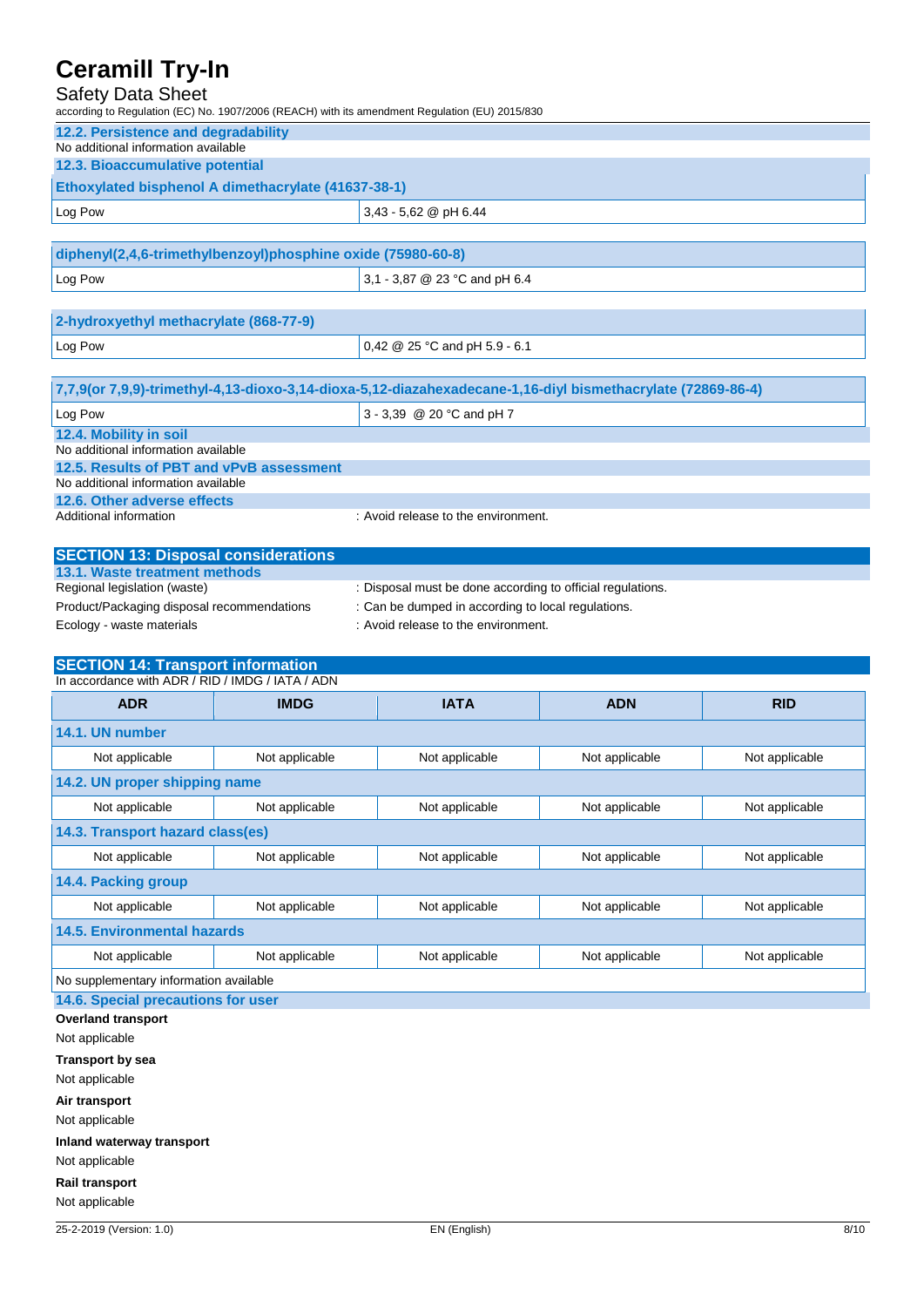## Safety Data Sheet

according to Regulation (EC) No. 1907/2006 (REACH) with its amendment Regulation (EU) 2015/830

**14.7. Transport in bulk according to Annex II of Marpol and the IBC Code**

#### Not applicable

### **SECTION 15: Regulatory information**

**15.1. Safety, health and environmental regulations/legislation specific for the substance or mixture**

#### **15.1.1. EU-Regulations**

| The following restrictions are applicable according to Annex XVII of the REACH Regulation (EC) No 1907/2006:                                                                                                                                                                                                                           |                                                                                                                                                                  |  |
|----------------------------------------------------------------------------------------------------------------------------------------------------------------------------------------------------------------------------------------------------------------------------------------------------------------------------------------|------------------------------------------------------------------------------------------------------------------------------------------------------------------|--|
| 3. Liquid substances or mixtures which are regarded as dangerous in<br>accordance with Directive 1999/45/EC or are fulfilling the criteria for any<br>of the following hazard classes or categories set out in Annex I to<br>Regulation (EC) No 1272/2008                                                                              | 2-hydroxyethyl methacrylate                                                                                                                                      |  |
| 3(b) Substances or mixtures fulfilling the criteria for any of the following<br>hazard classes or categories set out in Annex I to Regulation (EC) No<br>1272/2008: Hazard classes 3.1 to 3.6, 3.7 adverse effects on sexual<br>function and fertility or on development, 3.8 effects other than narcotic<br>effects, $3.9$ and $3.10$ | Ceramill Try-In - 7,7,9(or 7,9,9)-trimethyl-4,13-dioxo-3,14-dioxa-5,12-<br>diazahexadecane-1,16-diyl bismethacrylate - 2-hydroxyethyl<br>methacrylate            |  |
| 3(c) Substances or mixtures fulfilling the criteria for any of the following<br>hazard classes or categories set out in Annex I to Regulation (EC) No<br>1272/2008: Hazard class 4.1                                                                                                                                                   | Ceramill Try-In - Ethoxylated bisphenol A dimethacrylate - 7,7,9 (or<br>7,9,9)-trimethyl-4,13-dioxo-3,14-dioxa-5,12-diazahexadecane-1,16-diyl<br>bismethacrylate |  |

Contains no substance on the REACH candidate list

Contains no REACH Annex XIV substances

Contains no substance subject to REGULATION (EU) No 649/2012 OF THE EUROPEAN PARLIAMENT AND OF THE COUNCIL of 4 July 2012 concerning the export and import of hazardous chemicals.

Substance(s) are not subject to Regulation (EC) No 850/2004 of the European Parliament and of the Council of 29 April 2004 on persistent organic pollutants and amending Directive 79/117/EEC.

VOC content : 0 %

**15.1.2. National regulations**

No additional information available

**15.2. Chemical safety assessment**

No chemical safety assessment has been carried out

### **SECTION 16: Other information**

| <b>Abbreviations and acronyms:</b> |                                                                                                 |
|------------------------------------|-------------------------------------------------------------------------------------------------|
| <b>ADN</b>                         | European Agreement concerning the International Carriage of Dangerous Goods by Inland Waterways |
| <b>ADR</b>                         | European Agreement concerning the International Carriage of Dangerous Goods by Road             |
| <b>ATE</b>                         | <b>Acute Toxicity Estimate</b>                                                                  |
| <b>BCF</b>                         | <b>Bioconcentration factor</b>                                                                  |
| <b>CLP</b>                         | Classification Labelling Packaging Regulation; Regulation (EC) No 1272/2008                     |
| <b>DMEL</b>                        | Derived Minimal Effect level                                                                    |
| <b>DNEL</b>                        | Derived-No Effect Level                                                                         |
| <b>IMDG</b>                        | International Maritime Dangerous Goods                                                          |
| LC50                               | Median lethal concentration                                                                     |
| <b>EC50</b>                        | Median effective concentration                                                                  |
| <b>IARC</b>                        | International Agency for Research on Cancer                                                     |
| <b>IATA</b>                        | International Air Transport Association                                                         |
| LD50                               | Median lethal dose                                                                              |
| LOAEL                              | Lowest Observed Adverse Effect Level                                                            |
| <b>NOAEC</b>                       | No-Observed Adverse Effect Concentration                                                        |
| <b>NOAEL</b>                       | No-Observed Adverse Effect Level                                                                |
| <b>NOEC</b>                        | No-Observed Effect Concentration                                                                |
| <b>OECD</b>                        | Organisation for Economic Co-operation and Development                                          |